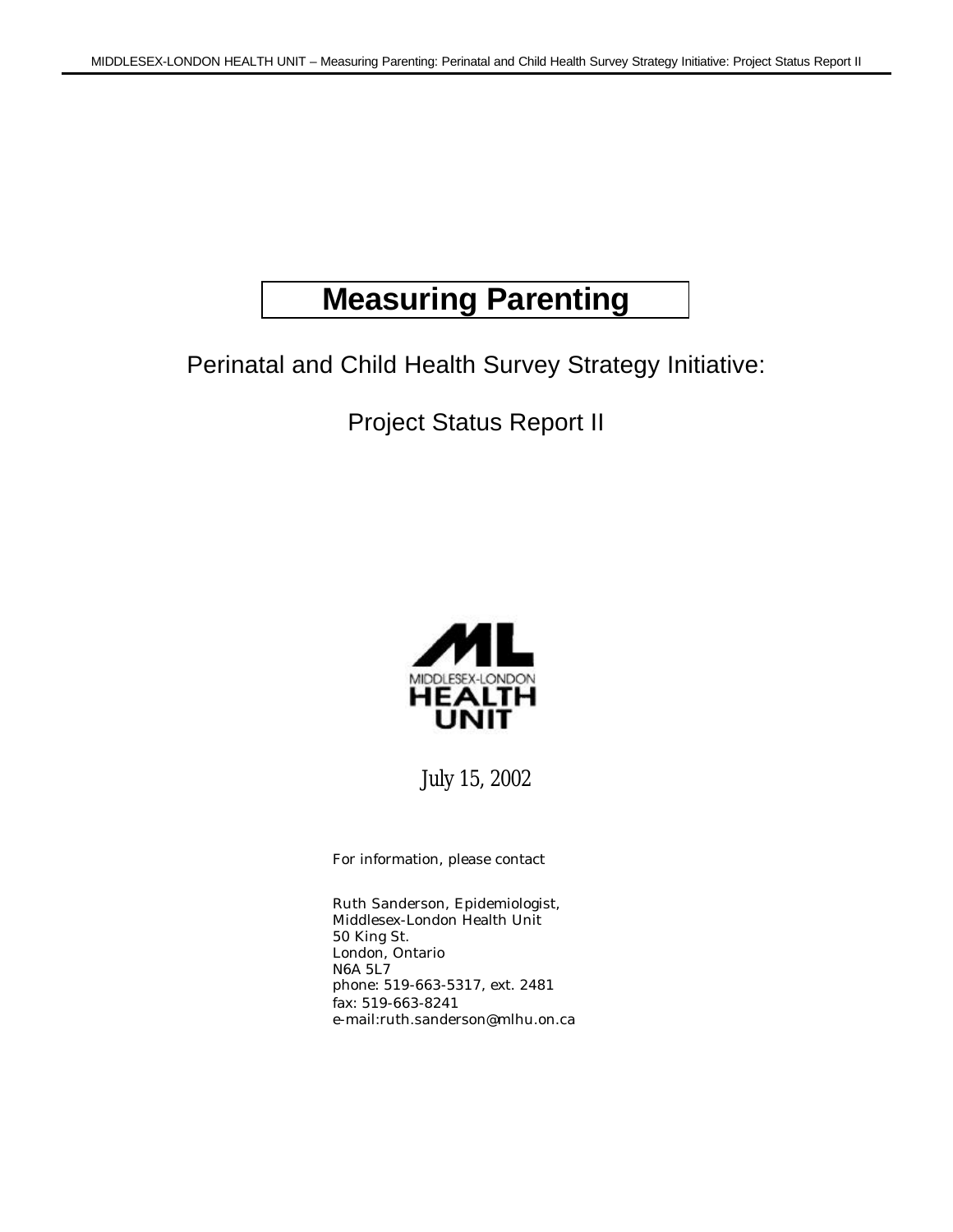© Copyright 2002 Middlesex-London Health Unit 50 King Street London, Ontario N6A 5L7

Cite reference as: Middlesex-London Health Unit (2002). Project Status Report II: Perinatal and Child Health Survey Strategy Initiative: Measuring Parenting London, Ontario: Author.

Authors: Ruth Sanderson RRFSS Parenting Module Development Group

**Prepared For:** Dr. Elizabeth Rael, Population Health Service, Public Health Branch Elizabeth.rael@moh.gov.on.ca

All rights reserved.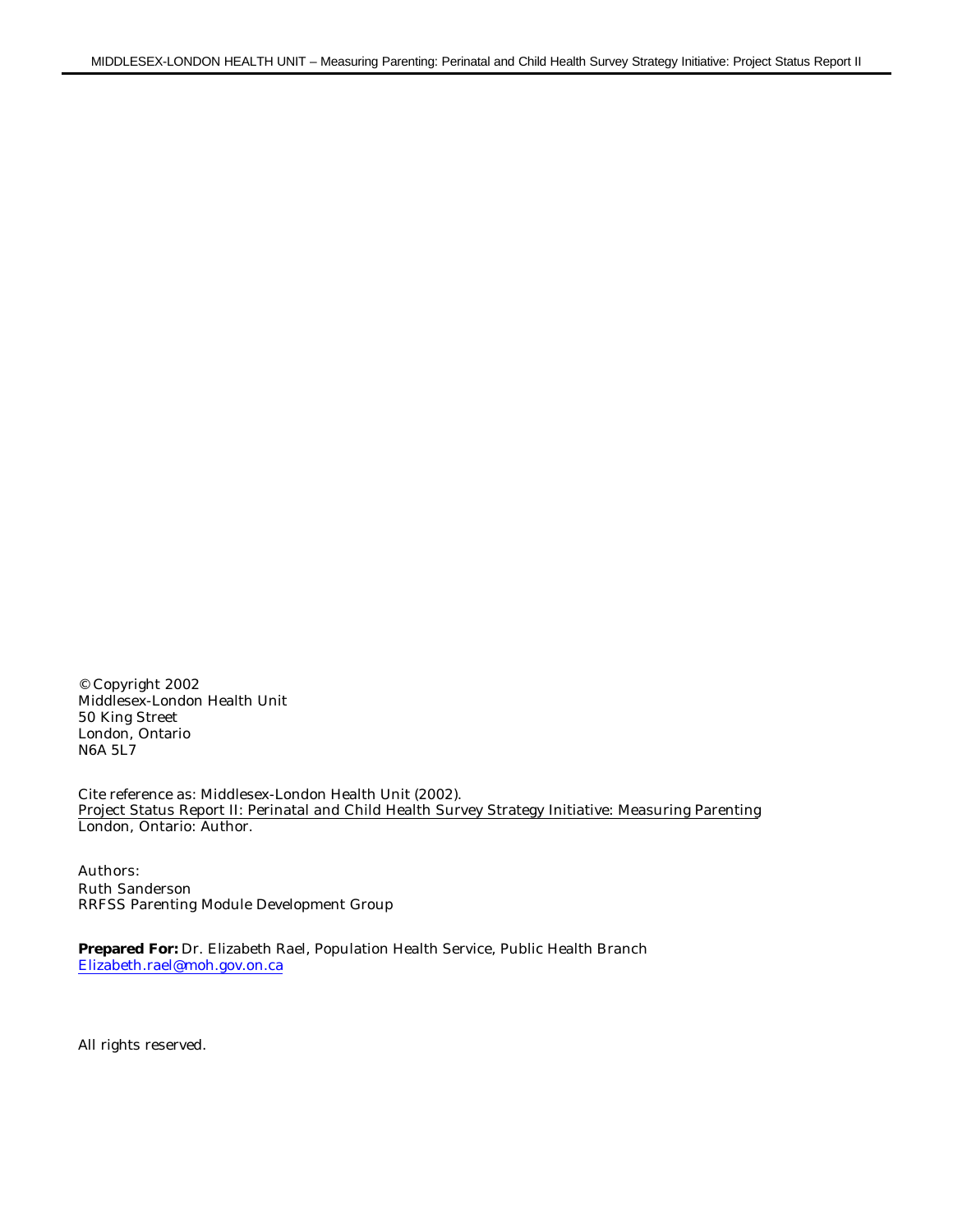# **Table of Contents**

| $\textbf{Learnings from the Survey}.\textcolor{blue}{\textbf{Learnings from the Survey}}.\textcolor{blue}{\textbf{Learnings from the Survey}}.\textcolor{blue}{\textbf{Learnings from the Survey}}.\textcolor{blue}{\textbf{Learnings from the Survey}}.\textcolor{blue}{\textbf{Learnings from the Survey}}.\textcolor{blue}{\textbf{Learnings from the Survey}}.\textcolor{blue}{\textbf{Learnings from the Survey}}.\textcolor{blue}{\textbf{Learnings from the Survey}}.\textcolor{blue}{\textbf{Learnings from the Survey}}.\textcolor{blue}{\textbf{Learnings from the Survey}}.\textcolor{blue}{\textbf{Learnings from the Survey}}.\textcolor{blue}{\textbf{Learnings from the Survey}}.\textcolor{blue}{$ |
|--------------------------------------------------------------------------------------------------------------------------------------------------------------------------------------------------------------------------------------------------------------------------------------------------------------------------------------------------------------------------------------------------------------------------------------------------------------------------------------------------------------------------------------------------------------------------------------------------------------------------------------------------------------------------------------------------------------------|
|                                                                                                                                                                                                                                                                                                                                                                                                                                                                                                                                                                                                                                                                                                                    |
|                                                                                                                                                                                                                                                                                                                                                                                                                                                                                                                                                                                                                                                                                                                    |
|                                                                                                                                                                                                                                                                                                                                                                                                                                                                                                                                                                                                                                                                                                                    |
|                                                                                                                                                                                                                                                                                                                                                                                                                                                                                                                                                                                                                                                                                                                    |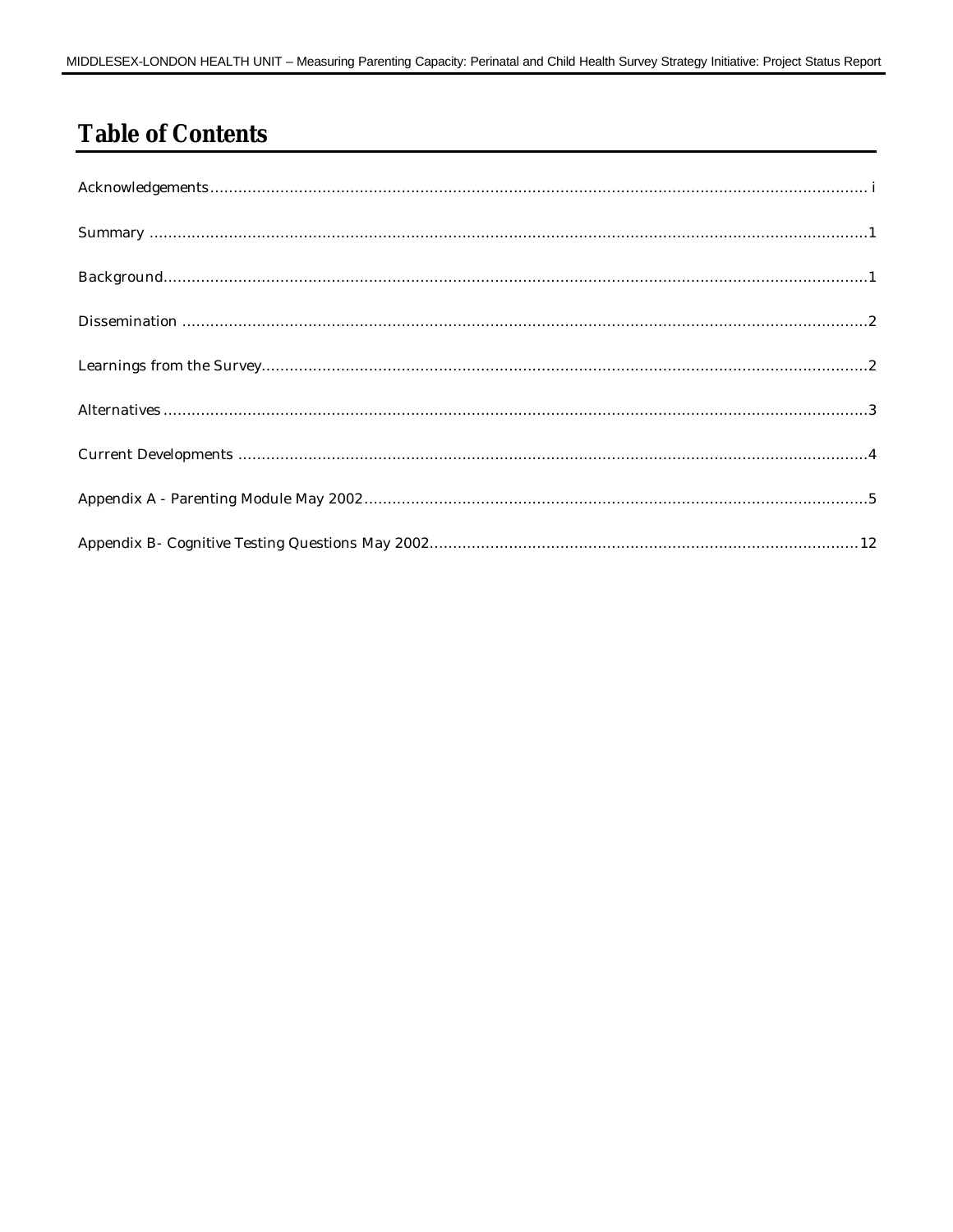#### **Acknowledgements**

The author wishes to thank the Development Group for their support and participation.

# **RRFSS Parenting Module Development Group** Brenda Coleman **Elgin-St. Thomas Health Unit** Evelyn Crosse Perth District Health Unit Iris Gutmanis Southwest Region Health Information Partnership Alanna Leffley Grey Bruce Health Unit Shelley Lothian The Early Years, Halton Rolf Puchtinger **Huron County Health Unit** Ruth Sanderson Middlesex-London Health Unit Joyce See Halton Region Health Department Sheila Sikora Windsor-Essex Health Unit

Special thanks to Charlene Beynon (Director, Research Education Evaluation and Development (REED) Services, Middlesex-London Health Unit) for editing this report and to Lori Mercer, Administrative Assistant for formatting the manuscript.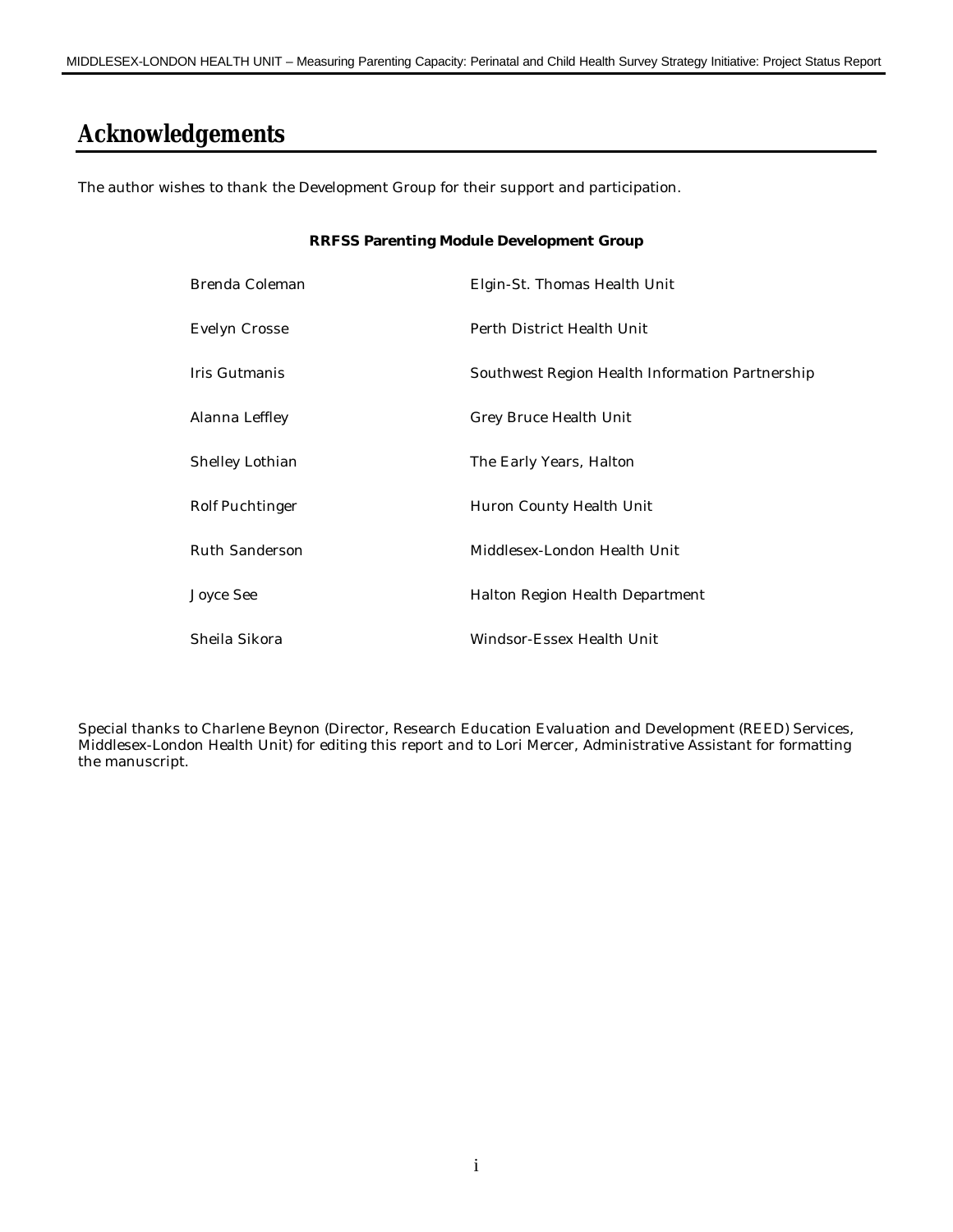#### **Summary**

This "Project Status Report II" outlines the activities undertaken for the Perinatal and Child Health Survey Strategy Initiative from May 14 to July 15, 2002. It provides ongoing documentation of the development and use of the Rapid Risk Factor Surveillance System (RRFSS) to measure constructs related to parenting. This work was undertaken by the RRFSS Parenting Module Development Group<sup>1</sup> to fulfill, in part, our respective health unit's commitments to the Ontario Ministry of Health and Long- Term Care funding for the "Perinatal and Child Health Survey Strategies Project". The overall goal of this project is to build local capacity to develop a sustainable surveillance system that captures key indicators related to perinatal and child health. The deliverables since the last project report include:

- the continued use of local networks and provincial experts to increase health unit capacity for early years surveillance
- the collection of data related to "positive parenting"
- preliminary results from the first "wave" of data collected in May 2002
- the ongoing documentation of the development process in preparation for a "Feasibility Assessment Report" on the use of the RRFSS for monitoring population indicators related to parenting capacity.

# **Background**

On December 13, 2001, the Ontario Ministry of Health and Long-Term Care announced the availability of funding to public health units for traditional survey initiatives that addressed information needs in support of Early Child Development. By May 2002, a small group of health units, primarily in southwestern Ontario, joined by Halton Region Health Department and facilitated by the Southwest Region Health Information Partnership (SRHIP) had developed a

module for the existing Rapid Risk Factor Surveillance System to contribute to our local knowledge of parenting capacity. This module was based on preexisting questions used on the National Longitudinal Survey of Children and Youth (NLSCY). The scales related to hostile/ineffective parenting had proven to be problematic on the RRFSS during pre-testing in April and were subsequently dropped. The final module consisted of:

- ß a group of instructions and questions to identify parents/ guardians as well as the eligible index child (under 12 years old, living in the household),
- ß a series of five questions which combine to assess positive parenting (See Appendix A),
- ß Four standard cognitive questions (See Appendix B).

In May 2002, two RRFSS participating health units, Middlesex-London and Windsor- Essex, began using the Parenting Module on their monthly RRFSS. Middlesex-London purchased an additional 2.5 minutes per month to accommodate the module, while Windsor-Essex incorporated the module within their allotted 20-minute interview time. Both health units agreed to incorporate the standard RRFSS "cognitive testing" questions into the module. These questions assess the respondents' reactions to the module's "understandability" (See Appendix B). It is the intention of both Middlesex-London Health Unit and Windsor-Essex County Health Unit to use the results to assess the module's feasibility for more widespread use among other participating RRFSS health units.

l <sup>1</sup> Brenda Coleman, Elgin-St. Thomas Health Unit; Evelyn Crosse, Perth Health Unit; Iris Gutmanis, Southwest Region Health Information Partnership; Alanna Leffley, Grey Bruce Health Unit; Shelley Lothian, The Early Years, Halton; Rolf Puchtinger, Huron County Health Unit; Ruth Sanderson, Middlesex-London Health Unit; Joyce See, Halton Region Health Department; Sheila Sikora, Windsor-Essex County Health Unit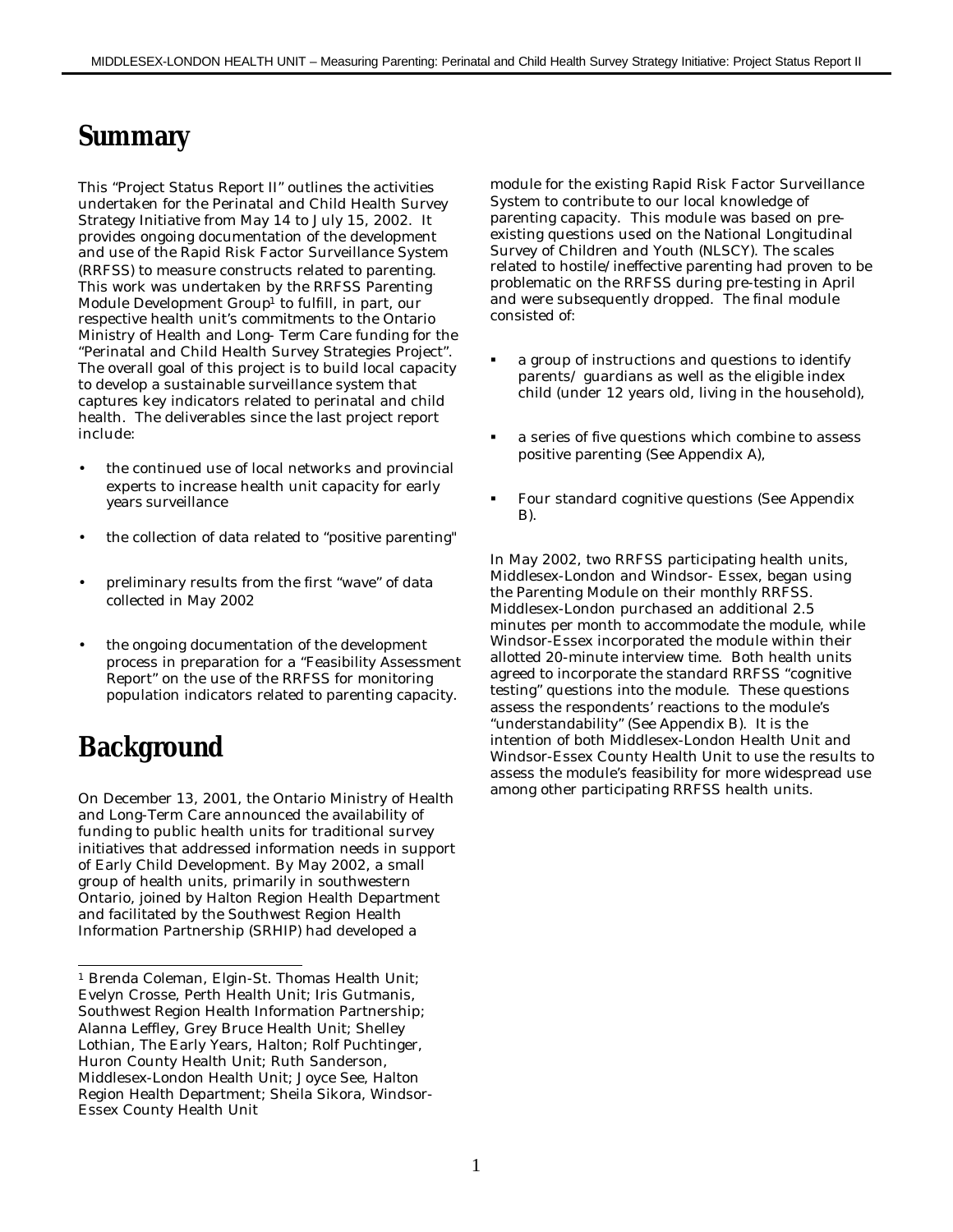#### **Dissemination**

On May 29, 2002, Iris Gutmanis (SRHIP) and Ruth Sanderson (MLHU) made a presentation on the development of the parenting module at Middlesex-London Health Unit's Research & Practice Symposium. The presentation was entitled, "Travelogue: The Adventures of Measuring Parenting Capacity". It summarized two key learnings from the development of the module:

- parenting questions may be context and surveytype specific – what worked in one situation (NLSCY) may not work in another (RRFSS)
- the gold-standard in monitoring parenting within the population has not been established; however the NLSCY questions are used extensively.

In addition to this presentation, the first progress report, " Measuring Parenting Capacity- Perinatal and Child Health Survey Strategy Initiative: Project Status Report", was made available to the public on the MLHU website: www.healthunit.com.

## **Learnings from the Survey**

In May 2002, the Parenting Module was incorporated into the RRFSS by the survey house, Institute for Social Research (ISR) at York University. Feedback from the interview field staff on the parenting module for the first wave of data collection was positive. ISR provided some simple result tables to the Development Group on a special request although the May/June (Wave17) data set is not yet available to the health units.

Results for Middlesex- London and Windsor-Essex combined indicted that a slightly lower proportion of respondents than predicted were parents of children under 12 years of age. Prior to the collection of data it was estimated that approximately 30% of the RRFSS respondents would be parents/guardians of children under 12 years old. Approximately 27% of the sample of 199 adults had children under 12 years of age living in their household. Most adults that did not describe themselves as a parent indicated that they were at least partially responsible for raising children. The final sample of adults with responsibility for raising children under 12 years of age was 25%. Approximately 16% of adults went on to identify that the index child (child with the last

birthday) was under 6 years of age. Based on this lower estimation of 25% of the RRFSS respondents falling into our sampling frame – there will be approximately 300 respondents that will answer the parenting module each year.

Preliminary results from the cognitive testing were encouraging. Only 4% of respondents found the questions difficult to answer. A similar percentage had at least one question repeated in the section. This is considerably better than some other RRFSS modules where up to 20% of respondents have found them to be confusing. Furthermore only one question appears to have recorded any item nonresponse and even then it was less than 4% of respondents.

Questions directly related to positive parenting indicate that there was at least some of the expected variation in the results. Further analysis will be required when the record level dataset is delivered to calculate the derived variable. The Middlesex-London Health Unit has committed to developing a syntax file for the analysis of the Parenting Module and making this available to all RRFSS partners.

Although timing reports were not available, it appears that the module adds approximately 2.5 minutes on average to the total interview time. This is based on assessing the total interview length of the MLHU survey for the 100 respondents per wave prior to adding the questions and after adding the questions. Since less than a third of the respondents actually answered these questions, the actual length of the module for participating respondents might be as high as seven minutes. As a general guideline, approximately four questions can be asked each minute on the RRFSS. This module consists of 14 questions in total (5 entry, 5 positive- parenting scale and 4 cognitive testing.) Due to the cost per minute of the survey and the need to consider respondent burden, further work must be done to assess the length of the module.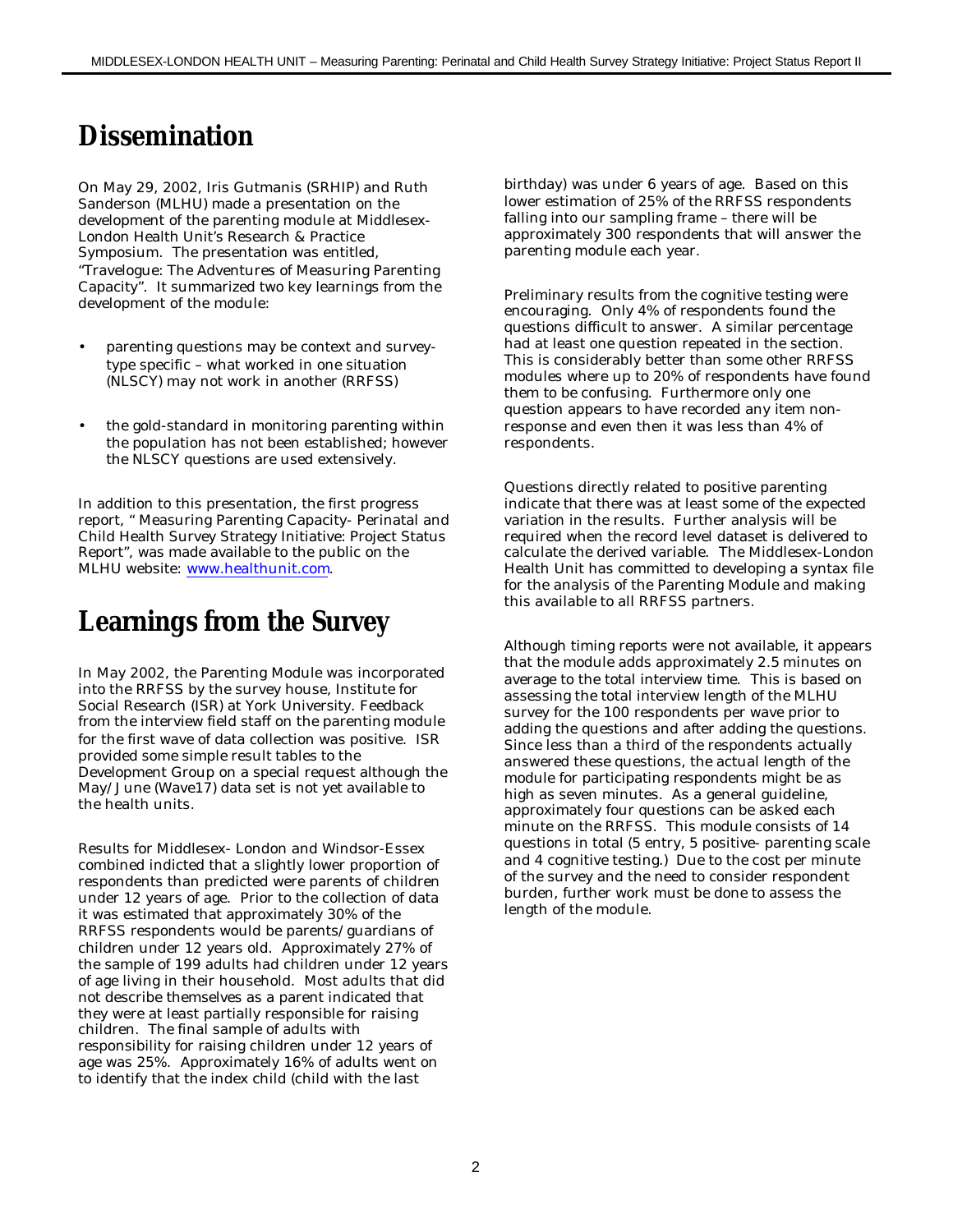## **Alternatives**

Although the NLSCY questions were widely used on a large face-to-face population survey, some of the scales proved problematic on the RRFSS telephone survey. The Development Group agreed in May to investigate other parenting surveys and to consult parenting and survey experts on future directions in the hope that this would provide future direction for module development. On June 14, 2002, the Development Group met for the day at Middlesex-London Health Unit to consider their future directions. The day was facilitated by SRHIP and designed to help the Development Group carefully consider the idea of creating another parent related module to compliment the established module. Two major and distinct ideas were considered:

- ß a module related to parenting knowledge of early child development and/or
- ß a module related to parental knowledge of available supports and preferred supports.

In relationship to the parental knowledge of early child development, the Development Group invited Dr. Carol Crill-Russell, Vice-President of Research Programs, Invest in Kids Foundation to the meeting. She presented her research findings from "The Parent Poll", a national survey of parents of children under six. In January 1999, Invest in Kids sponsored this national survey, conducted by Market Facts Canada, of 1,645 households with at least one child under six. This included equivalent numbers of fathers and mothers, and a separate group of single mothers. The survey was self-completed by volunteers in a market panel survey. These are volunteers who agreed a priori to participate in market surveys and provided demographic data so that they would be assigned to an appropriate survey. Similar to our module the "Parent Poll" identified an index child to whom the questions would apply. Unlike our systematic selection of the child with the last birthday, the "Parent Poll" chose the youngest child in the house.

The "Parenting Poll" focused primarily on parenting knowledge: whether parents know about the importance of the first five years of life, the pivotal role parents play during that period and whether parents are confident of their ability to care for their young children. The items were not necessarily the "most important" construct in parenting knowledge but are those for which there is consensus within the child development field on the appropriate responses. The questions included a 12-item quiz, framed in a

true or false format but measured on a 10 point scale for the degree to which the parent felt the answer was true or false. This scale allowed them to deal with those respondents that might be guessing at the answer. Only those that rated "10" on the scale were considered to have answered "true". It also included the NLSCY positive parenting questions used on the RRFSS and even those NLSCY questions that had proven problematic and discarded for RRFSS. Furthermore, a series of questions were included to assess depression, family functioning, spousal conflict and time-stress. Among other things, the researchers concluded that the more knowledgeable parents were about child development, and the more confident they were in the parenting role, the more positive, less punitive and more effective were their interactions with their young children. The results suggested that there might be merit in measuring parenting knowledge as an indicator of parenting behavior. It is also consistent with the "Ontario Early Years Logic Model" which identifies that increased parenting knowledge and practices in area of ages and stages of child development as a short-term outcome lead to the longer term outcome of increased parenting capacity.

The feasibility of accruing a large enough sample of parents with children under six years of age on a general population health survey like RRFSS was questioned. As previously discussed, preliminary results from the RRFSS indicate that approximately 15% of households contacted could identify that the respondent was a parent/guardian of a child under six years of age. Dr. Crill-Russell indicated that a modified selection of questions from the "Parent Poll" are being used in Alberta on a sample of 165 parents at a cost of approximately \$65,000. Invest in Kids intends to repeat the "Parent Poll" in the future. At that time they might consider buy-ins from health units or regions to increase the sample size for particular geographic areas. This may be one way to improve the availability of local parenting data without having to build a new infra-structure.

The "Ontario Early Years Logic Model" also identifies that improved parent/caregiver knowledge of available supports and services may lead to the longer term outcome of increased parenting capacity. Public health program staff that were present felt that this type of information might be more readily useable and amenable to change at the health unit level. Perth District Health Unit offered a survey that they had done as a template.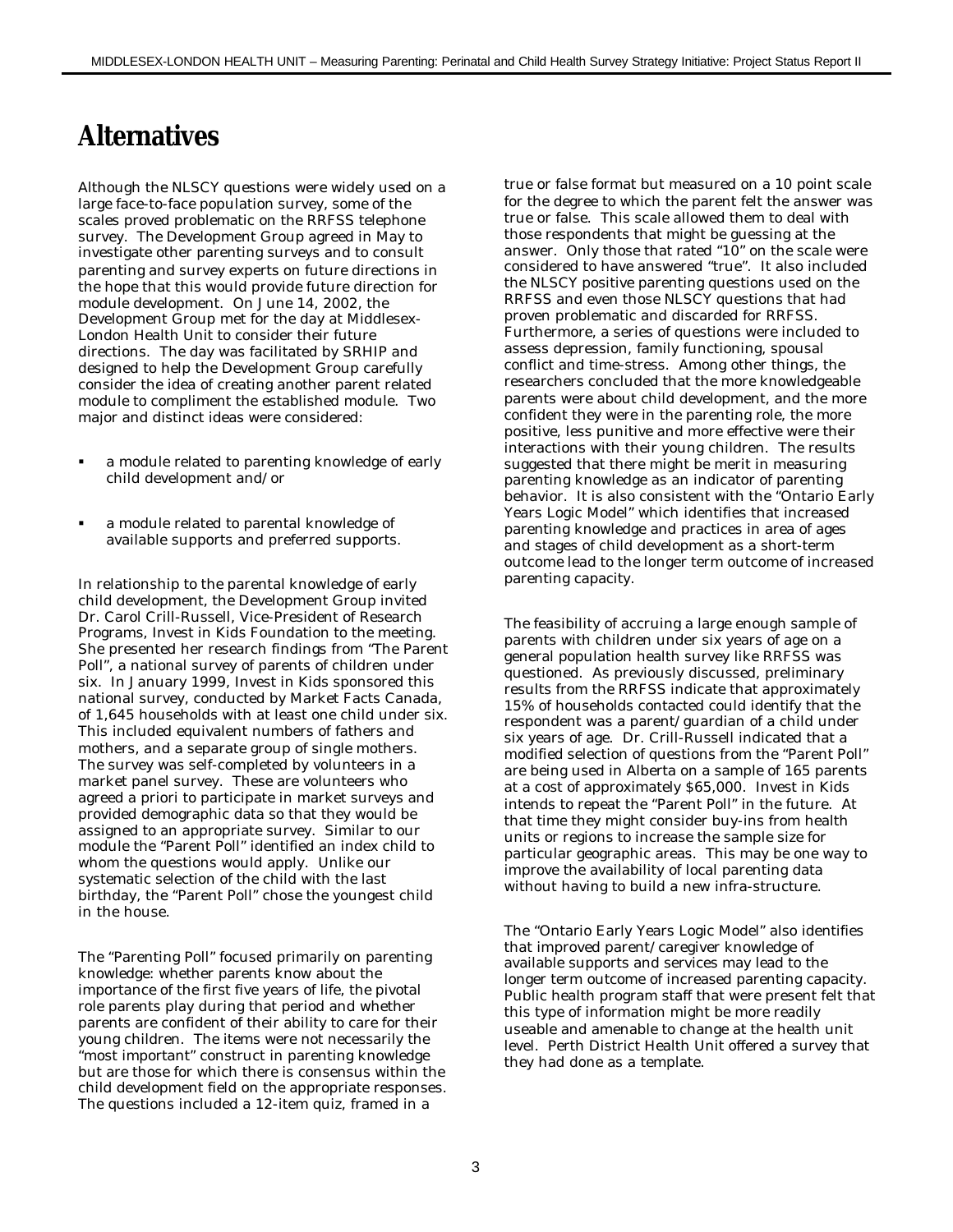## **Current Developments**

At the most recent meeting of the Development Group, Ruth Sanderson, MLHU, stepped down as the lead of the Parenting Module Development Group. Brenda Coleman of Elgin-St. Thomas agreed to champion further development of a RRFSS module related to available supports and services to parents and SRHIP agreed to continue to facilitate meetings of the Development Group.

Both the Middlesex-London Health Unit and the Windsor–Essex County Health Unit have confirmed their intention to continue asking the existing Parenting Module for the remainder of the year. Resources at Middlesex-London Health Unit will now be channeled into the analysis and interpretation of existing and pending RRFSS data related to children and parenting. Bernie Lueske, Data Analyst at MLHU, has built on the work of Hong Ge, now at the Simcoe County District Health Unit, and made some significant advances in automating the analysis of RRFSS locally. This knowledge will be combined with the development of the Parenting Module to ensure that a syntax file for the Parenting Module is available to all RRFSS partners when more data is released in the autumn.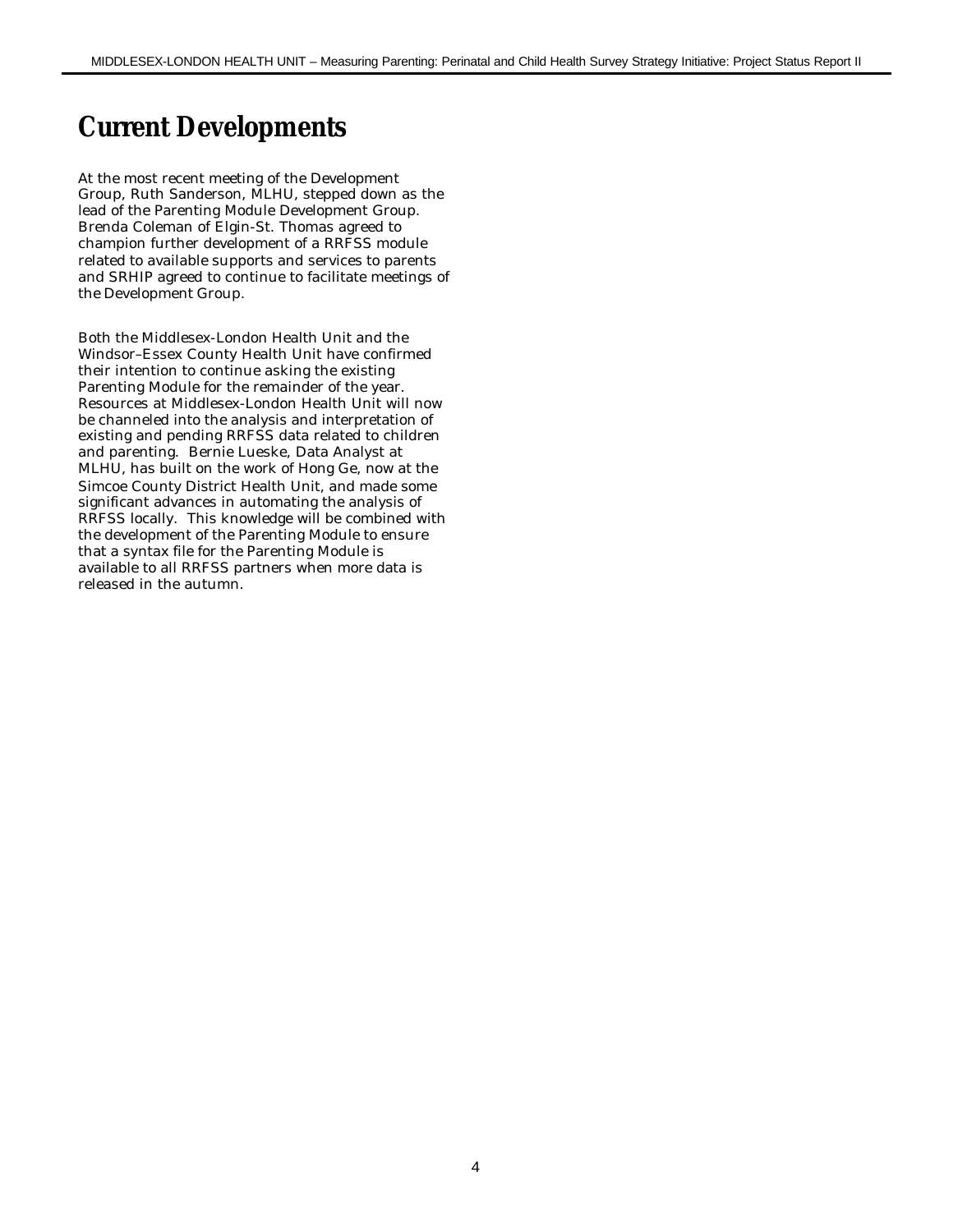#### **Appendix A - Parenting Module May 2002**

```
>st_parent< [allow int 1]
```

```
[if HEALTH_UNIT eq \leq 5 goto code_par] [# London/Mid][# get this section]
   [if HEALTH_UNIT eq <20> goto code_par] [# Essex/Windsor][# get this section]
>code_par< [allow int 2][store <0> in code_par]
       [store <1> in st_parent]--------------+ flag section started
        [if dc1 ne <1>][goto exit_parent][endif]-----------+ skip section
                                        | if no kids
       [if age0 is \langle and age1_3 is \langle and age4_11 is \langle >] |
          [goto exit_parent] |
          [endif]-----------------------------------------+
       [add age0 to code par]--------+ count number of children under 12
       [add age1 \overline{3} to code par] |
        [add age4_11 to code_par]-----+
        [if code_par is <0> goto exit_parent] counter is zero so skip
        [if code_par is <1>]----------+ if only one child under 12,
         [if age0 ne <0>] | determine age of that child,
           [store age0 in par1] | then store age of that child
          [else] | in next sections age variable
         [if age1 3 ne \langle 0 \rangle]
           [store age1_3 in par1] |[e] |
         [if age4 11 ne \langle 0 \rangle]
           [store age 4_11 in par1] | [endif all]-------------------+
        [if code_par is <1>]----------+ count indicates one child under 12,
         [if par1 ne <>] | check that age item has been filled,
            [goto intro_par1] | proceed to single child intro
         [endif] |
        [endif]-----------------------+
        [if code_par ge <2>]----------+ count indicates more than one one
          [goto intro_par2] | child under 12, goto select child
        [endif]-----------------------+ intro
        [goto problems]---------------+ trap residual and send to problems
                            for debugging
```
>problems<

[bold][yellow] Problems have ocurred, please write this information on cover sheet and give to supervisor. Thanks. [n][white]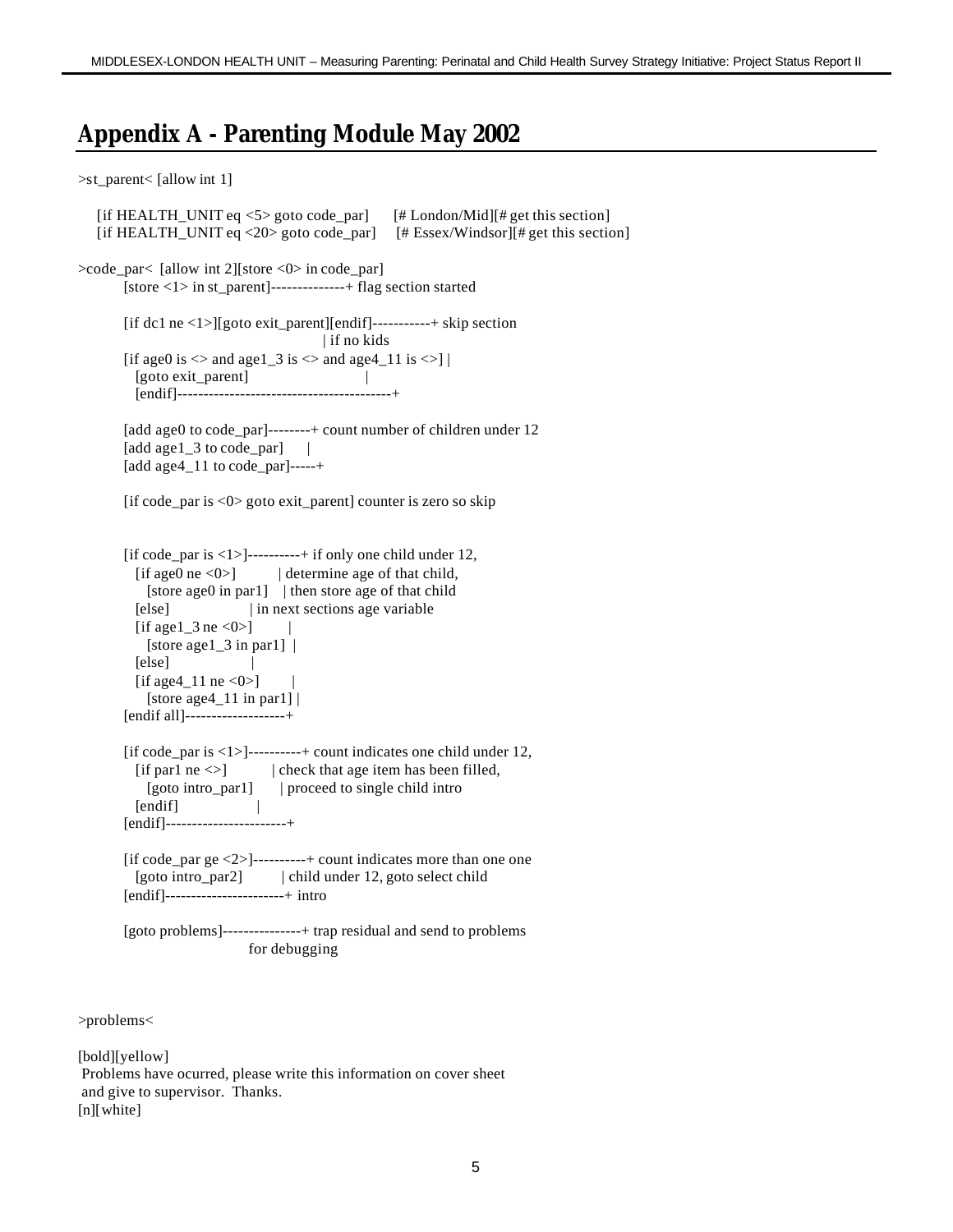age0........[fill age0] age1\_3......[fill age1\_3] age4\_11.....[fill age4\_11]

code\_par....[fill code\_par] par1........[fill par1]

press enter to continue @

[@][nodata][goto exit\_parent]

>intro\_par1<

[r] Now some questions about parent and child relationships. Earlier you [n] [r] indicated there was one child LESS than 12 years old in your household. [n] [r] The next questions refer to that child. [n]

Press "Enter" to continue @

[@][nodata][goto KIDNAME]

>intro\_par2<

[r] Now some questions about parent and child relationships. Earlier you [n] [r] indicated that there were [fill code\_par] children LESS than 12 years old [n] [r] in your household. For the next questions I would like to talk to you about [n] [r] the child who had the LAST birthday. [n]

[bold][yellow] Interviewer, if twins take the one born last. [n][white]

Press "Enter" to continue @

[@][nodata]

>par1< [define <d><98>][define <r><99>] [# only asked if more than one child]

[r] And how old is this child? [n]

[bold][yellow] Interviewer: If needed " The child with the LAST birthday". [n][white]

0-11 enter age

d don't know r refused

 $\omega$ 

 $[@] < 0-11, d,r$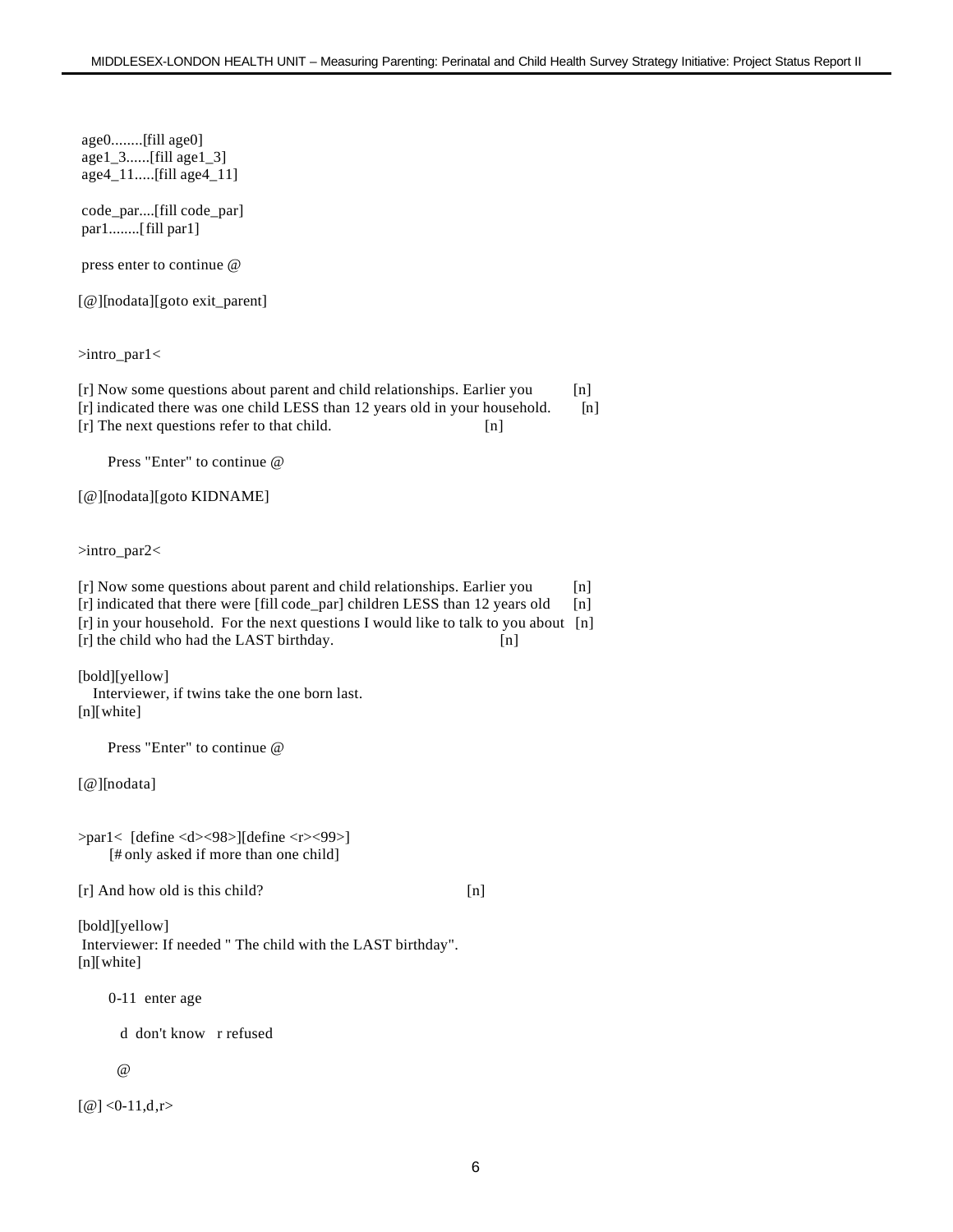```
>intro_par3<
[r] To make it easy to refer to this child, can you tell me their first name or [n]
[r] initial? [n] 1 provides name or initial
     5 does not provide name
     @1
[if intro_par3@1 is \langle 1 \rangle]
[bold][yellow] Enter name or initial here, do NOT use // [n][white] @name
[endif]
[@1] <1> <5> [goto intro_par4]
[@name] [allow 15][goto KIDNAME]
\frac{1}{2} intro_par4< [if par1 ge <98> and intro_par3@1 is <5>]
          [goto exit_parent]
         [endif]
[r] That is OK, then I will refer to this child as the [fill par1] year old. [n]
     Press "Enter" to continue @
[@][nodata]
>KIDNAME< [allow 15]
      [if code par is \langle 1 \rangle]
        [store <the child> in KIDNAME]
        [goto par2]
       [endif]
       [if intro_par3@name ne <>]
        [store intro_par3@name in KIDNAME]
        [goto par2]
        [endif]
>YOUR< [allow 4]
     [store <your> in YOUR]
>YEAROLD< [allow 8]
       [store <year old> in YEAROLD]
>FIXIT< [make KIDNAME from YOUR < > par1 < > YEAROLD]
>par2< [#gh: added code 9]
```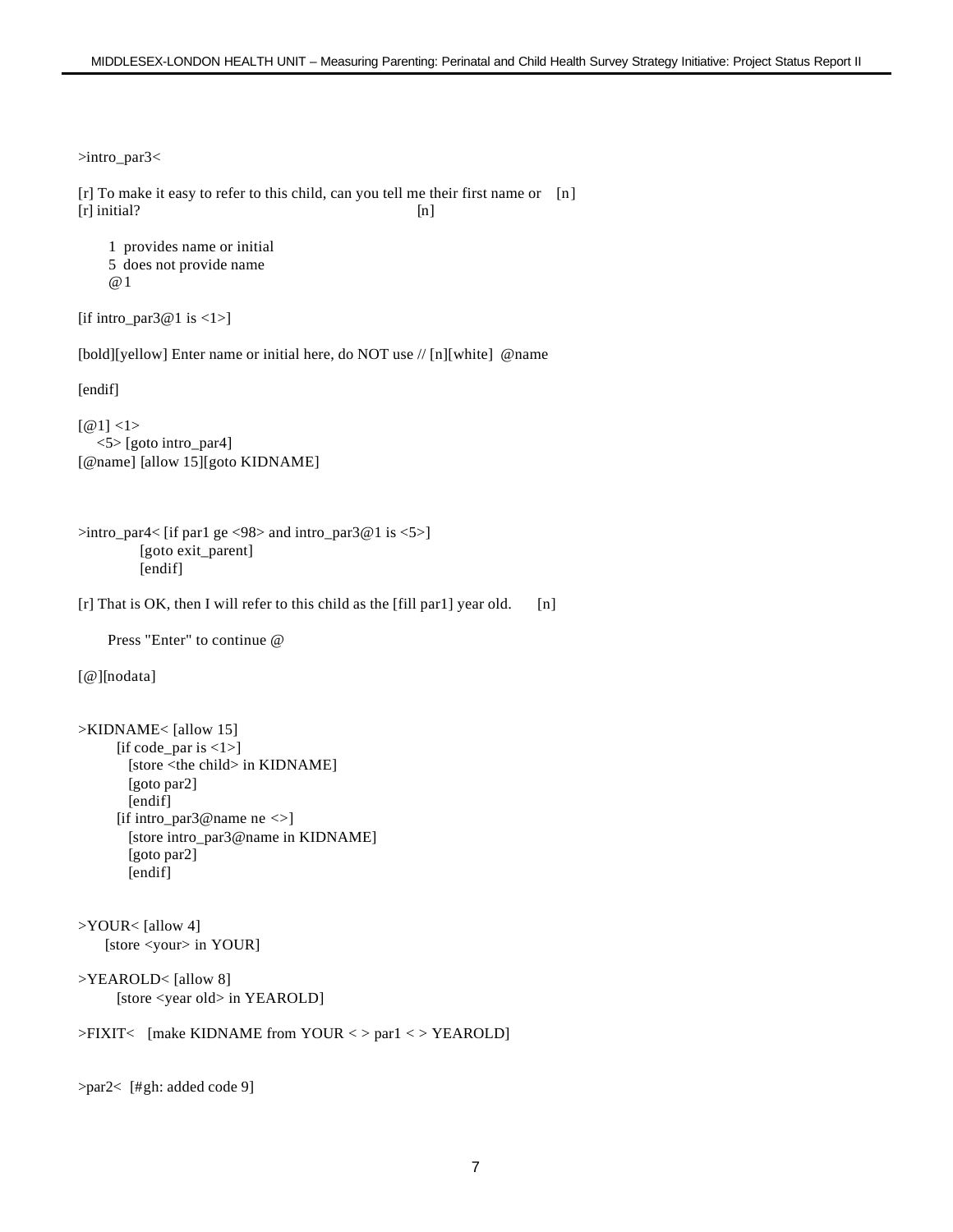[r] What is your relationship to [fill KIDNAME], are you a parent, step parent [n]

[r] legal guardian, grand parent, brother, sister, or something else? [n]

- 1 parent
- 2 step parent
- 3 guardian
- 4 grand parent
- 5 brother/sister
- 6 brother/sister R volunteers they have a role to play in raising child
- 8 live-in-nanny other paid child care provider
- 9 other relative (uncle, aunt, etc.)

7 something else (specify)

d don't know r refused

 $\omega$ 

```
[@] <1,6> [goto par4]
  \langle 2-4, 9 \rangle [goto par3]
   <5,8,d,r> [goto exit_parent]
   <7> [specify][goto exit_parent]
```

```
>par3< [define <d><8>] [define <r><9>]
```

```
[r] Are you completely or partially responsible for raising [fill KIDNAME]? [n]
```
[bold][yellow]

```
 Interviewer: ONLY if asked, a parent who has joint or partial custody & sees
   the child on a regular basis, even if every other weekend, code "yes."
[n][white]
```
1 yes complete or partial responsibility

5 no responsibility

d don't know r refused

@

```
\lceil \omega \rceil <1> \lceil \omega \rceil goto par4
     <5,d,r> [goto exit_parent]
```
>par4<

- $[r]$  The following questions have to do with things that  $[f\text{ill}\ KIDNAME]$  does  $[n]$ [r] and ways you react to him/her. For each of the following please tell [n] [r] me if you do this many times each day, one or two times a day, a few [n] [r] times a week, about once a week or less, or never. [n]
- [r] First, how often do you praise [fill KIDNAME], by saying something like: [n] [r] "Good for you!" or "What a nice thing you did!" or "That's good going!" [n] [r] Do you do this many times each day, one or two times a day, a few times [n] [r] a week, about once a week or less, or never? [n]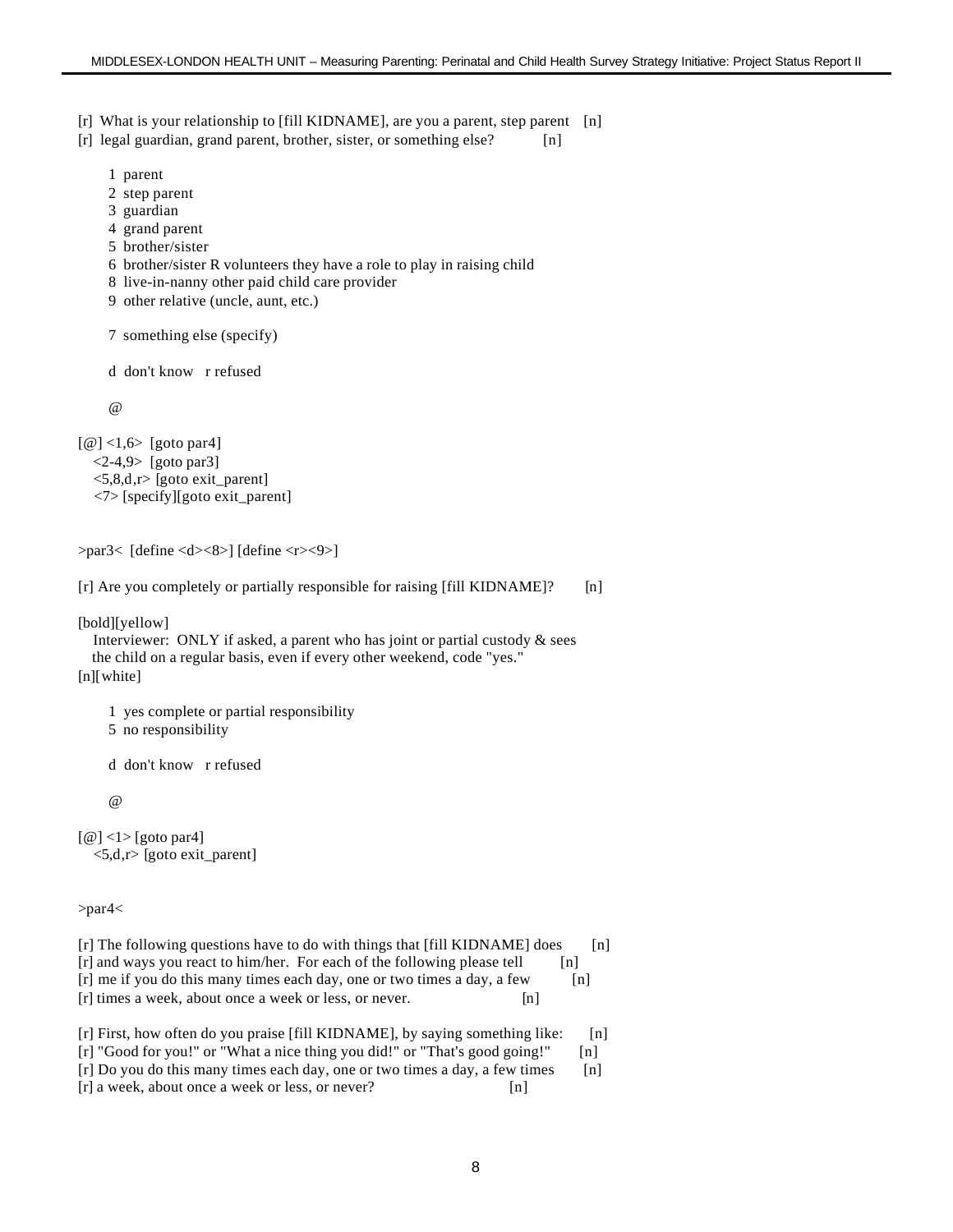1 many times each day (includes "all the time" do not read)

2 one or two times a day

3 a few times a week

4 about once a week or less

5 never

 d don't know r refused @

 $[@] < 1-5, d,r$ 

>par5<

[r] How often do you and [fill KIDNAME] talk or play with each other, focusing [n] [r] attention on each other for five minutes or more, just for fun? [n]

[bold][cyan]

 Do you do this many times each day, one or two times a day, a few times a week, about once a week or less, or never?

[yellow]

 Interviewer: if required, "talk or play with each other" means spending time together talking, playing or spending time doing things in each other's company. "Just for fun" means having a fun time together. If R says they tend to do this with one or more of their children at the same time ask them to try to answer as best they can for the selected child. [n][white]

- 1 many times each day (includes "all the time" do not read)
- 2 one or two times a day

3 a few times a week

4 about once a week or less

5 never

 d don't know r refused @

 $[@] < 1-5, d,r$ 

>par6<

[r] How often do you and [fill KIDNAME] laugh together? [n]

[bold][cyan]

 Do you do this many times each day, one or two times a day, a few times a week, about once a week or less, or never?

[yellow]

 Interviewer: If required, "laugh together" means laughing togetheir at the same thing, or a situation makes both of you laugh together. If R says they tend to do this with one or more of their children at the same time ask them to try to answer as best they can for the selected child.

[n][white]

1 many times each day (includes "all the time" do not read)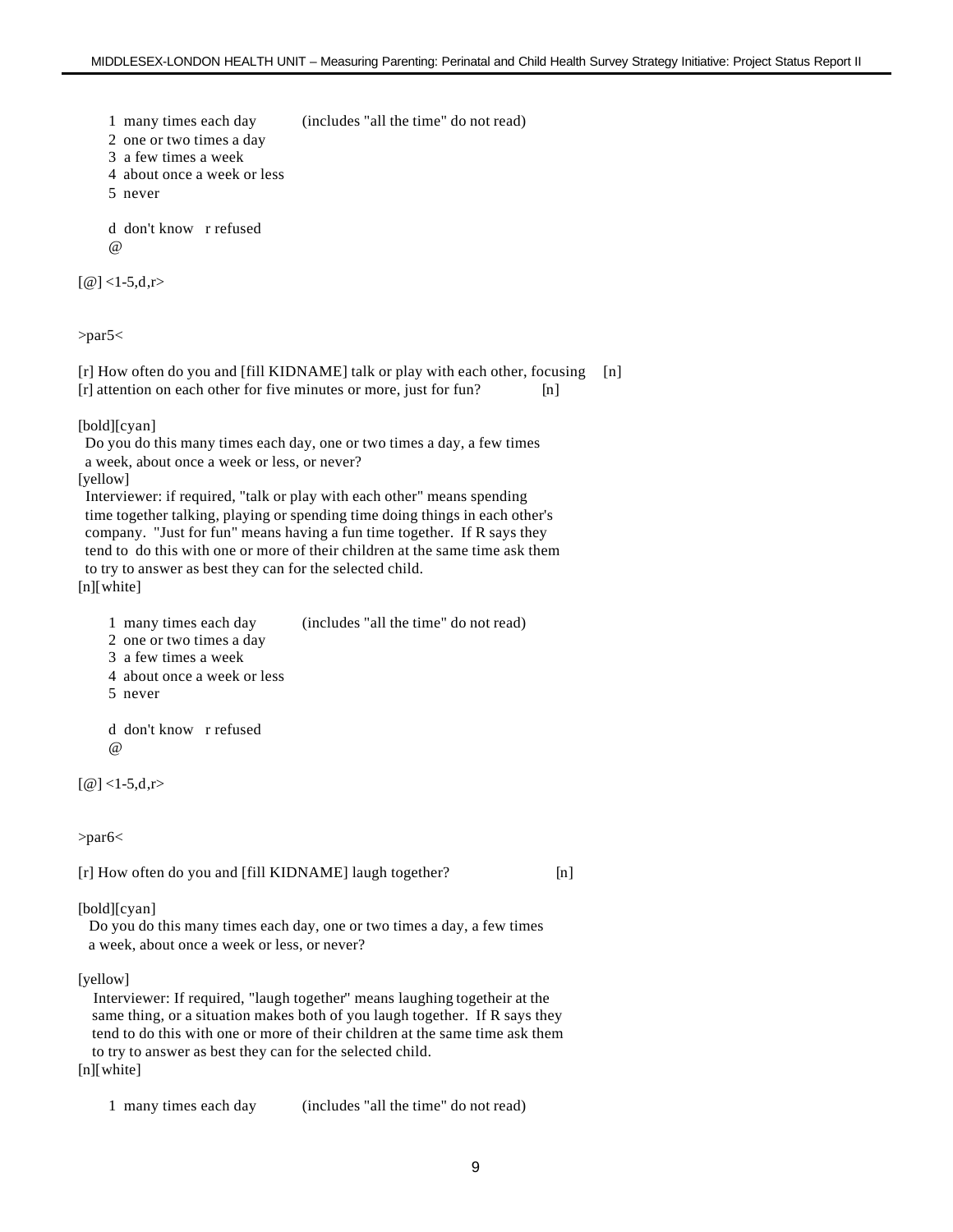2 one or two times a day

3 a few times a week

- 4 about once a week or less
- 5 never

 d don't know r refused @

 $[@] < 1-5, d,r$ 

>par7<

[r] How often do you do something special with [fill KIDNAME] that he/she enjoys? [n]

[bold][cyan]

```
 Do you do this many times each day, one or two times a day, a few times
 a week, about once a week or less, or never?
```
[yellow]

 Interviewer: if required, "something special" means "doing something EITHER you or the child think of as something special." If R says they tend to do this with one or more of their children at the same time ask them to try to answer as best they can for the selected child.

[n][white]

- 1 many times each day (includes "all the time" do not read) 2 one or two times a day
- 3 a few times a week
- 4 about once a week or less
- 5 never

 d don't know r refused @

 $[@] < 1-5, d,r$ 

>par8<

```
[if par1 |t| < 2)]
[r] How often do you play games with [fill KIDNAME]? [n]
[else]
[r] How often do you play sports, hobbies, or games with [fill KIDNAME]? [n]
[endif]
```
[bold][cyan]

 Do you do this many times each day, one or two times a day, a few times a week, about once a week or less, or never?

[yellow]

 Interviewer: If required, "reading together" may be considered as hobby. Video games, watching TV or videos together count, but R should try to answer as best they can for the selected child, not counting family time. [n][white]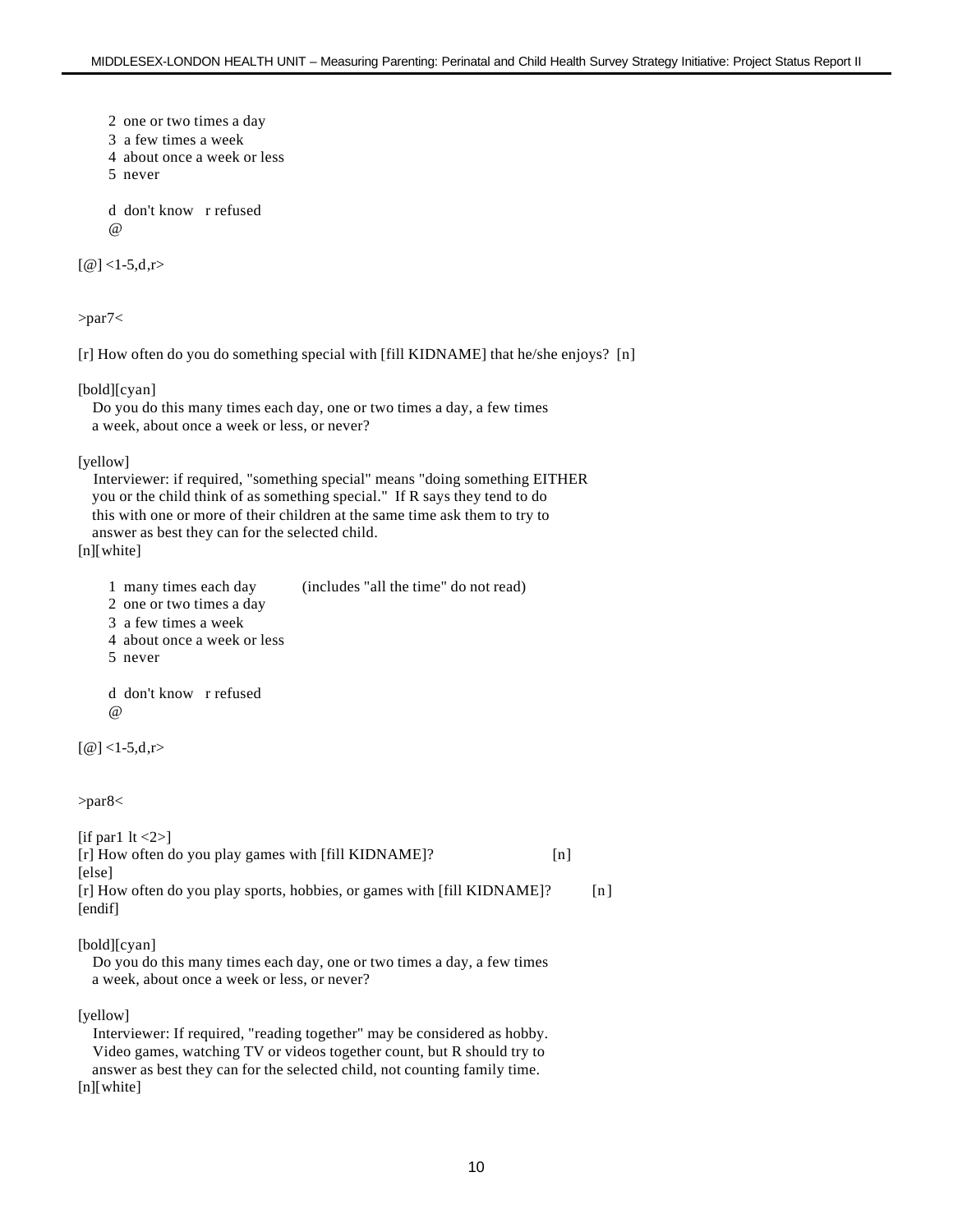1 many times each day (includes "all the time" do not read)

2 one or two times a day

- 3 a few times a week
- 4 about once a week or less
- 5 never

 d don't know r refused @

 $[@] < 1-5, d,r$ 

#### >ROUTE\_COG4< [goto COG\_FILL]

>exit\_parent< [allow int 1][store <1> in exit\_parent]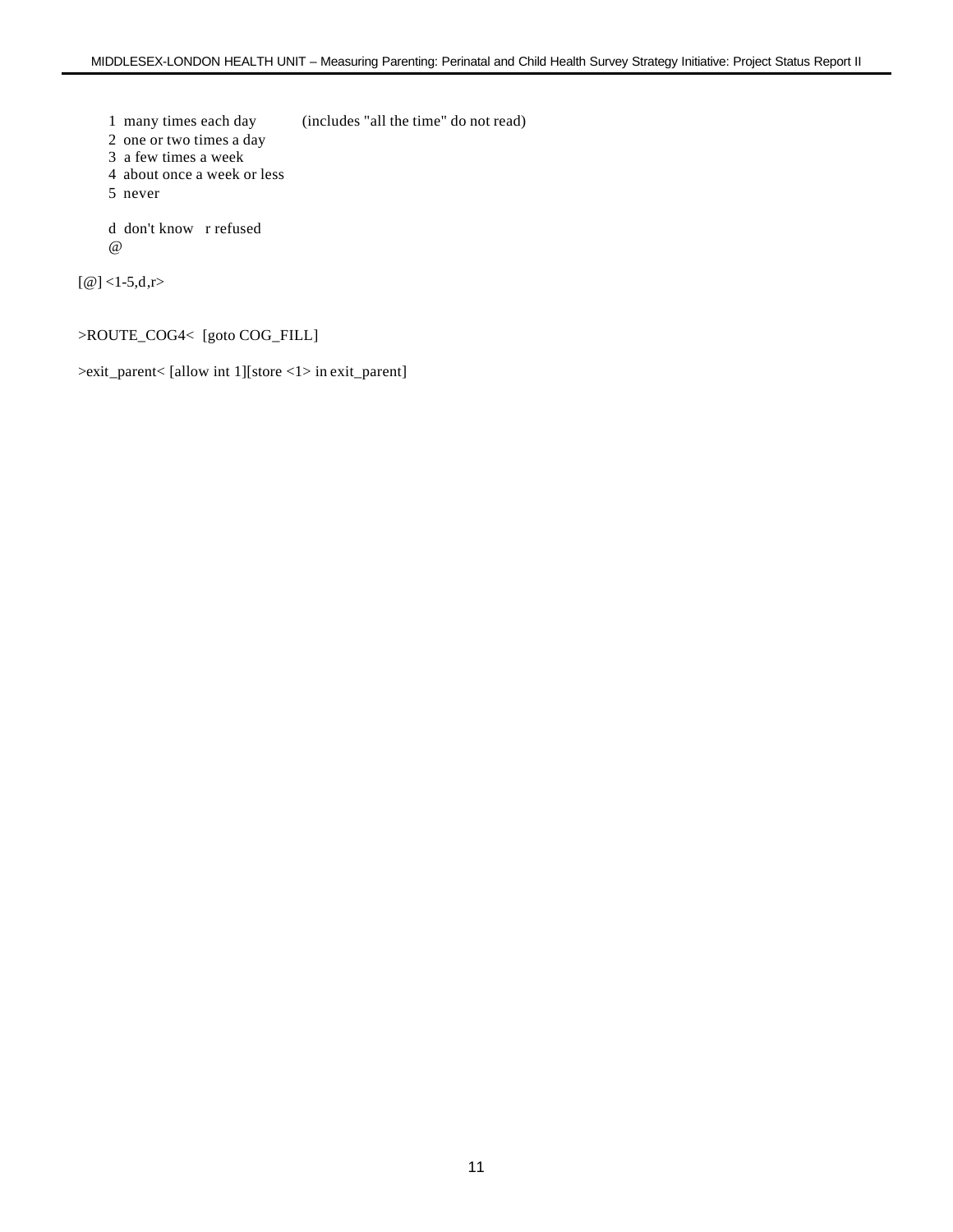#### **Appendix B - Cognitive Testing Questions May 2002**

```
>COG_LOAD< [if HEALTH_UNIT is <5>]
        [store <parenting> in COG_FILL]
         [goto make_win1]
      [endif]
       [if HEALTH_UNIT is <20>]
        [store <parenting> in COG_FILL]
         [goto make_win1]
      [endif]
      [if RANDOM1 is <1>]
         [store <mosquitoes> in COG_FILL]
         [store <les vaccinations antigrippales> in F001]
      [endif]
      [if RANDOM1 is \langle 2 \rangle]
         [store <pesticide use> in COG_FILL]
         [store <l'utilisation des pesticides> in F001]
       [endif]
```
>cog1< [use window <6>] [define <d><8>][define <r><9>]

[r]Did you find the last few questions about [fill COG\_FILL] difficult to answer, confusing or unclear?[n]

[bold][yellow]

 Interviewer: If appropriate explain to R that we are asking this and the next questions to obtain feedback from respondents to find out if they understand the questions. While most people have no problem with the question meaning, we need to make sure this is true of all types of respondents. [n][white]

```
 1 yes
        5 no
        d don't know
        r refused
       \omega[@] <1> [goto cog2]
   \langle 5,d,r \rangle [goto END_COG]
```
>cog2< [use window <6>]

[r]Which questions did you find difficult to answer, confusing ot unclear?[n]

1 Enter text, end with //

```
 d don't know
 r refused
 @
```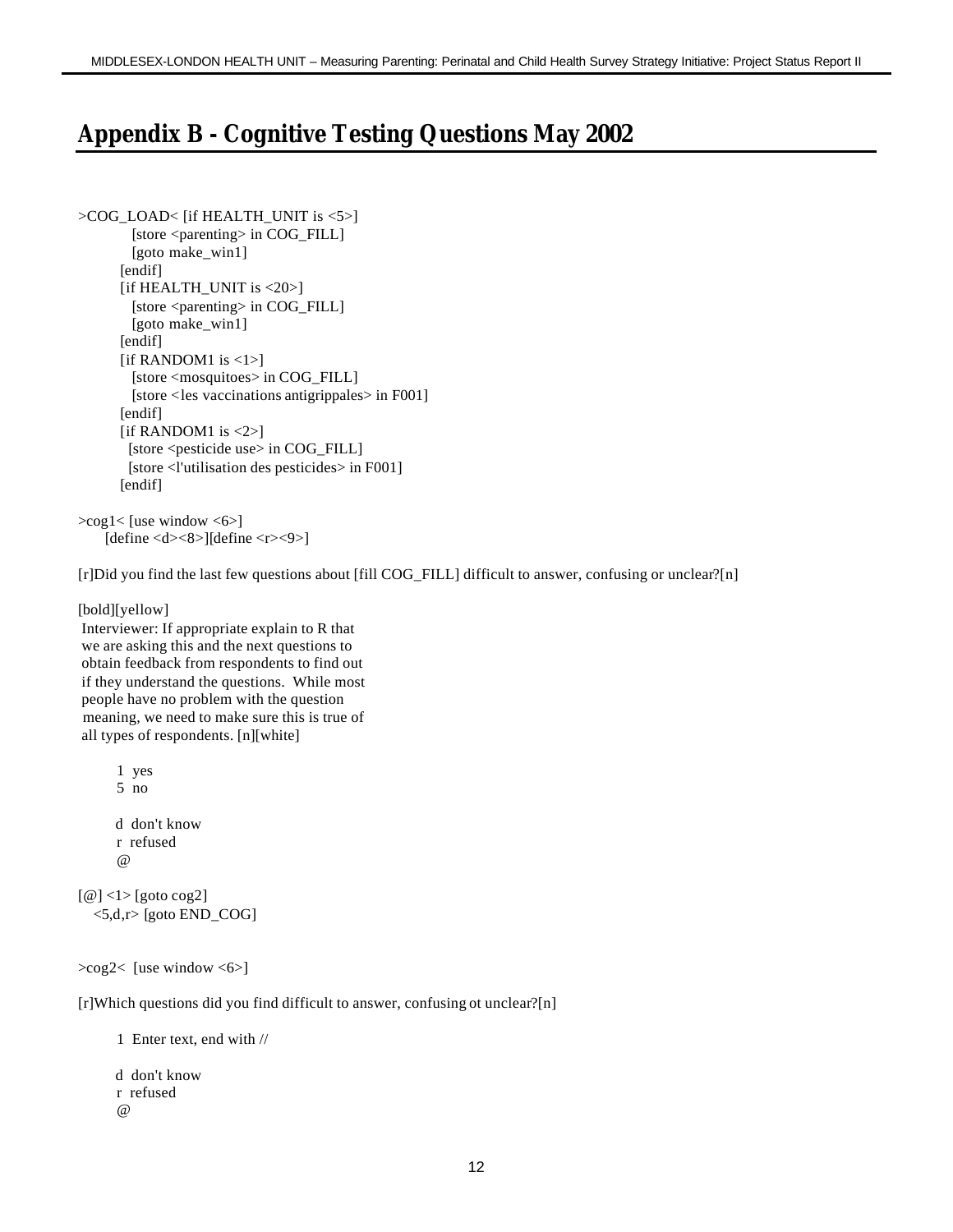```
[@] <1 > [specify]
  <d,r>
```

```
>cog3< [define <d><98>][define <r><99>]
    [use window <6>]
```
[r]Can you tell me what made these questions difficult to answer, confusing or unclear?[n]

```
[bold][yellow]
Interviewer: If not obvious, please make
sure you determine which question(s) R is
referring to. [n][white]
```

```
 1 Enter text, end with //
```

```
 d don't know
 r refused
 @
```
 $[@] <1$  > [specify]  $$ 

>cog4<

[bold][yellow] Interviewer: Did you need to repeat any of the questions in this section? [n][white]

 1 yes 5 no d don't know r refused @

```
[@] <1 > [goto cog4a]
   <5,d,r> [goto END_COG]
```
>cog4a<

[bold][yellow] Which ones did you need to repeat? [n][white]

1 Enter text, end with //

@

 $[@] <1$  [specify]  $$ 

>END\_COG< [window 4 destroy]